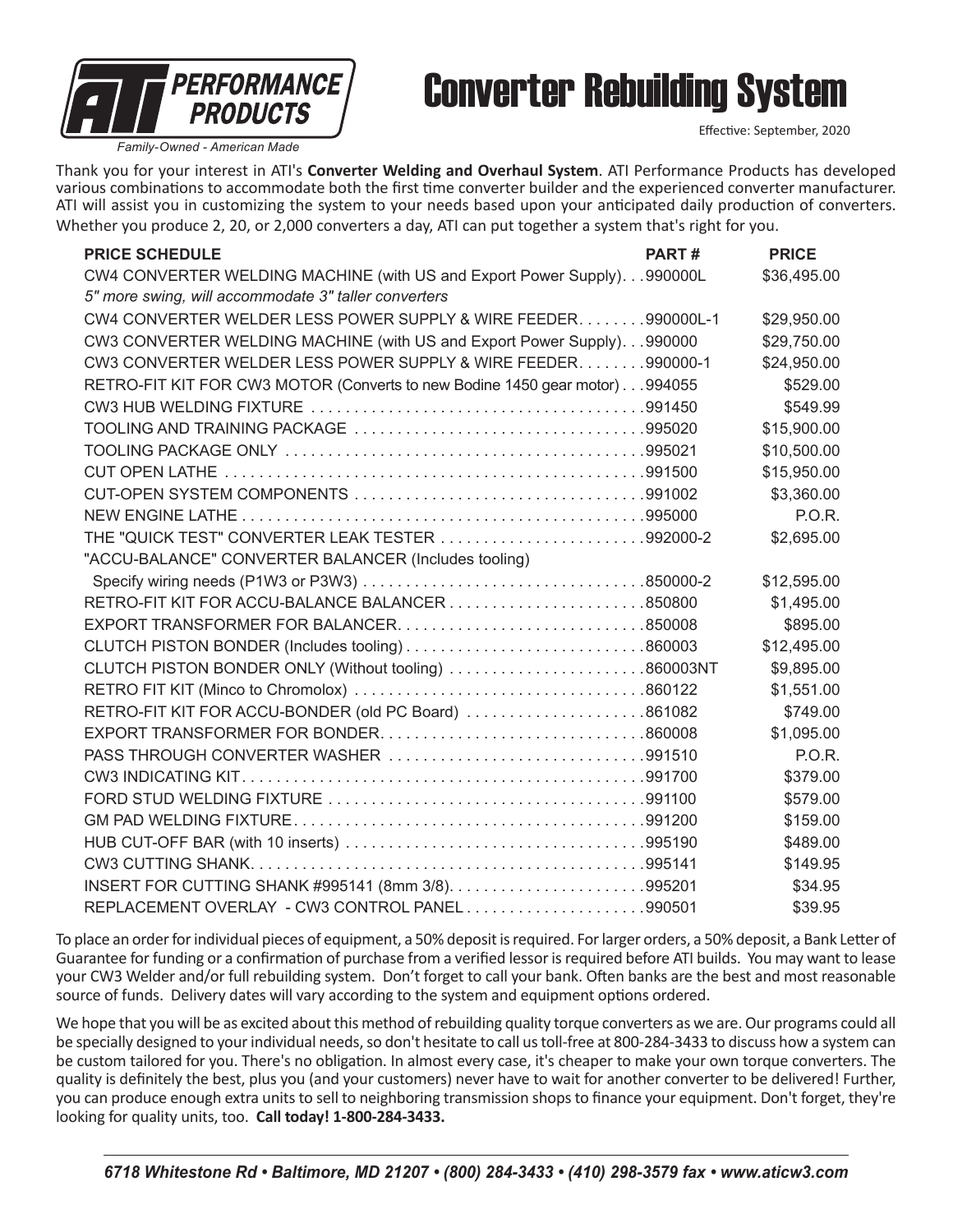

### Rebuilding Converters: How to stop spending money and start making it.

We talk to many people who think the initial investment to rebuild torque converters is excessive, but let's put pencil to paper. A complete system including the CW3 Welder and three lathes with tooling costs about \$110,000. This includes:

| 1 CW3 Converter Welder           | \$29,750 |
|----------------------------------|----------|
| 1 used turret lathe for cut open | \$15,950 |
| 2 new lathes for machining       | \$27,900 |
| 1 Converter leak tester          | \$2,695  |
| 1 Torque converter balancer      | \$12,595 |
| Tooling and training package     | \$15,900 |

This system will build two converters per man hour. Each man will produce approximately 15-16 units per day. Two men would produce 32 converters daily. In one month (20 working days), they would build 640 converters (32x20=640). Selling these converters for an average selling price of just \$100.00 each would equal \$64,000 gross sales each month.

| <b>GROSS PROFIT BEFORE OVERHEAD</b>        | \$44.995 |
|--------------------------------------------|----------|
| <b>Total Costs</b>                         | \$19,005 |
| Parts average \$20.00 per unit             | \$12,800 |
| Labor (2 men @12.00 per hour)              | \$3,840  |
| Loan payment (\$110,000 at 8% for 5 years) | \$2,365  |
| YOUR COSTS:                                |          |
| <b>GROSS AVERAGE OF SALES:</b>             | \$64,000 |
|                                            |          |

(Subtract your floor space, electric, etc. for net profit)

**BREAK EVEN POINT:** To recoup your monthly expenditure of \$19,005 (loan payment, labor and parts), you would have to sell 9.5 converters a day (\$19,005 divided by \$100 [average selling price] equals 190 converters a month). Divide 190 by 20 working days to get 9.5 converters per day to cover expenditure. At low volumes, the investment on equipment will stay fixed while labor and parts can be cut in half.

| Loan costs (based on 5 year loan) | \$2,365  | 320 converters gross at \$100.00 per unit \$32,000 |          |
|-----------------------------------|----------|----------------------------------------------------|----------|
| Labor (one man)                   | \$1.920  | Less Costs                                         | - 10.685 |
| Parts (Average \$20.00 per unit)  | \$6,400  | Gross before overhead                              | \$21,315 |
|                                   | \$10,685 |                                                    |          |

Many question the need for more than one lathe: The explanation is simple. The old adage, "Time is money", is very true. When rebuilding torque converters, it is the law. Torque converter rebuilding is ALL labor. Only a very small percentage of your cost is in parts and in many cases, this expense is zero.

A Separate Cut-Open Machine is essential. Why?

- 1) You can cut open a converter in less than two minutes.
- 2) You can cut the unit and walk away. No clean up time to prepare the machine for other operations.
- 3) It preserves your accurate machining lathes from the abuse and mess of cut open.
- 4) With two men producing 640 units a month, the initial cost of the machine will be about \$0.31 each unit with zero labor wasted on clean up.

Over a five year period: 640 units monthly x 60 months = 38,400 units \$15,950 (machine cost) divided by 38,400 units = \$0.42 each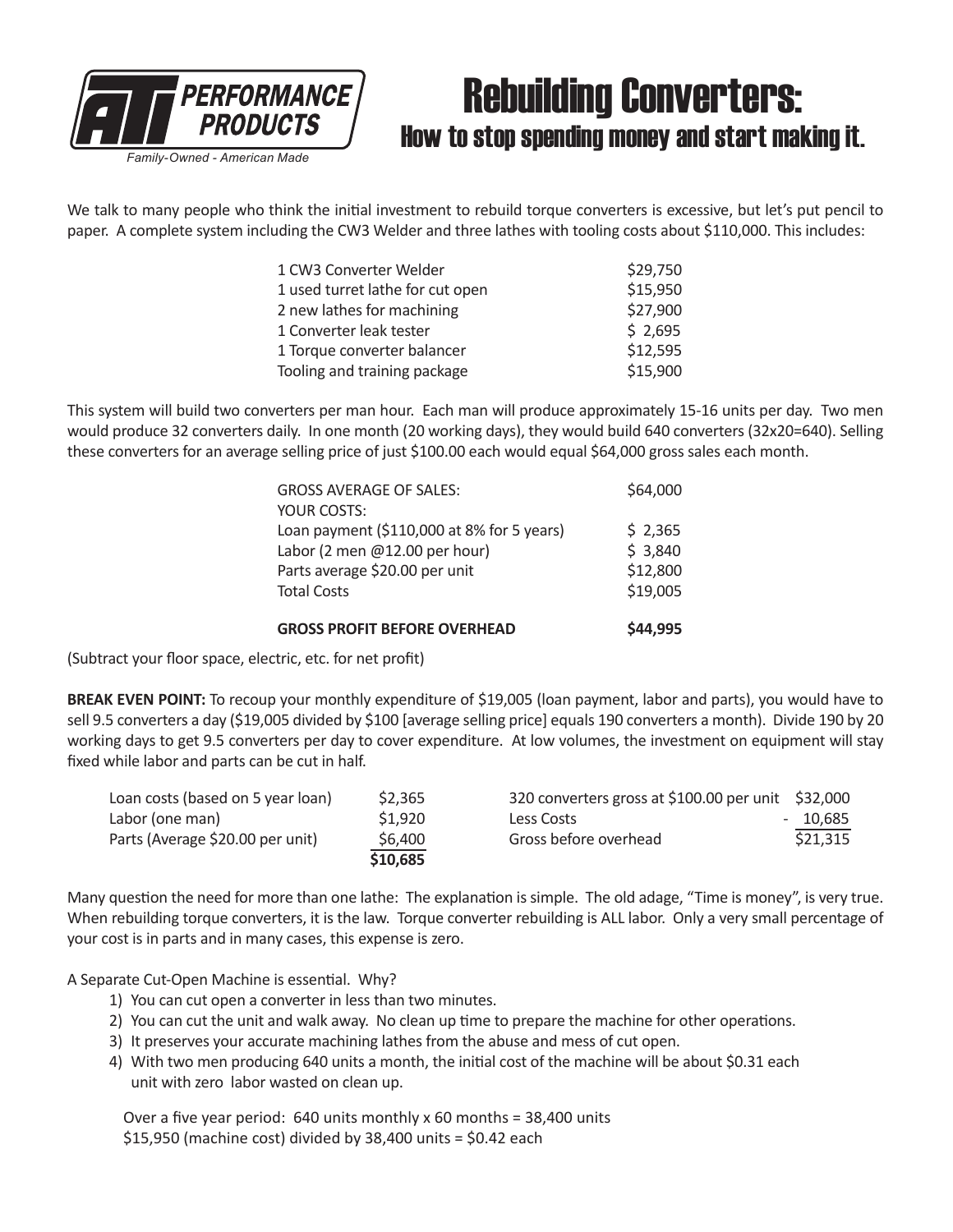

# Paying For The System

### **RANK NOTE**

While leasing is a very popular method of financing equipment, if you have a good relationship with your bank, the bank should be your first stop. A five (or three) year note with your bank will usually be at a much better rate than that which you can get from a leasing company. Give them a call first.

### **LEASING**

You may want to lease your CW3 Converter Welding equipment. Leasing is the largest method of acquisition in the world today. **Eight out of ten** businesses lease equipment for the following sound business advantages:

- **Leasing** is the easier, faster way to obtain credit and 100% financing.
- **Leasing** conserves capital for investments that generate higher earnings.
- **Leasing** provides "off-balance sheet" financing while keeping current credit lines intact.
- **Leasing** provides a secondary finance source for present and future business needs.
- **Leasing** allows the lowest cost implementation reducing expenses during the start-up period.
- **Leasing** provides tax benefits, has no hidden charges, is easy to budget.

### Examples of a leasing program using a 60 month term at 5.5%

Pay two monthly payments down at the signing of the lease. Then using the \$1 buy-out factor, choose the number of months over which you wish to finance your purchase.

Multiply the amount you are financing by that factor to get your monthly payment:

| \$29,750 Purchase Price                        |
|------------------------------------------------|
| x .01892 60 month / \$1 Buy Out Factor         |
| = \$562.87 Monthly Payment                     |
| x 2 Down payment is 2 months down              |
| $= $1,125.74$ Down payment                     |
| + \$562.87 Monthly payments for next 58 months |

Pay 60 payments of \$562.87 and then \$1 at the end of the lease if you elect to purchase the equipment.

Multiply the amount you are financing by that factor to get your monthly payment:

| \$100,000 Purchase Price                      |  |  |
|-----------------------------------------------|--|--|
| x .01892 60 month / \$1 Buy Out Factor        |  |  |
| $= $1,892$ Monthly Payment                    |  |  |
| x 2 Down payment is 2 months down             |  |  |
| $= $3,784$ Down payment                       |  |  |
| + \$1,892 Monthly payments for next 58 months |  |  |

Pay 60 payments of \$1,892 and then \$1 at the end of the lease if you elect to purchase the equipment.

#### **THESE ARE ONLY EXAMPLES. RATES, PLANS AND TERMS WILL VARY FROM COMPANY TO COMPANY. APPLICABLE TAXES AND FEES MAY APPLY. ALL RATES ARE SUBJECT TO CREDIT APPROVAL.**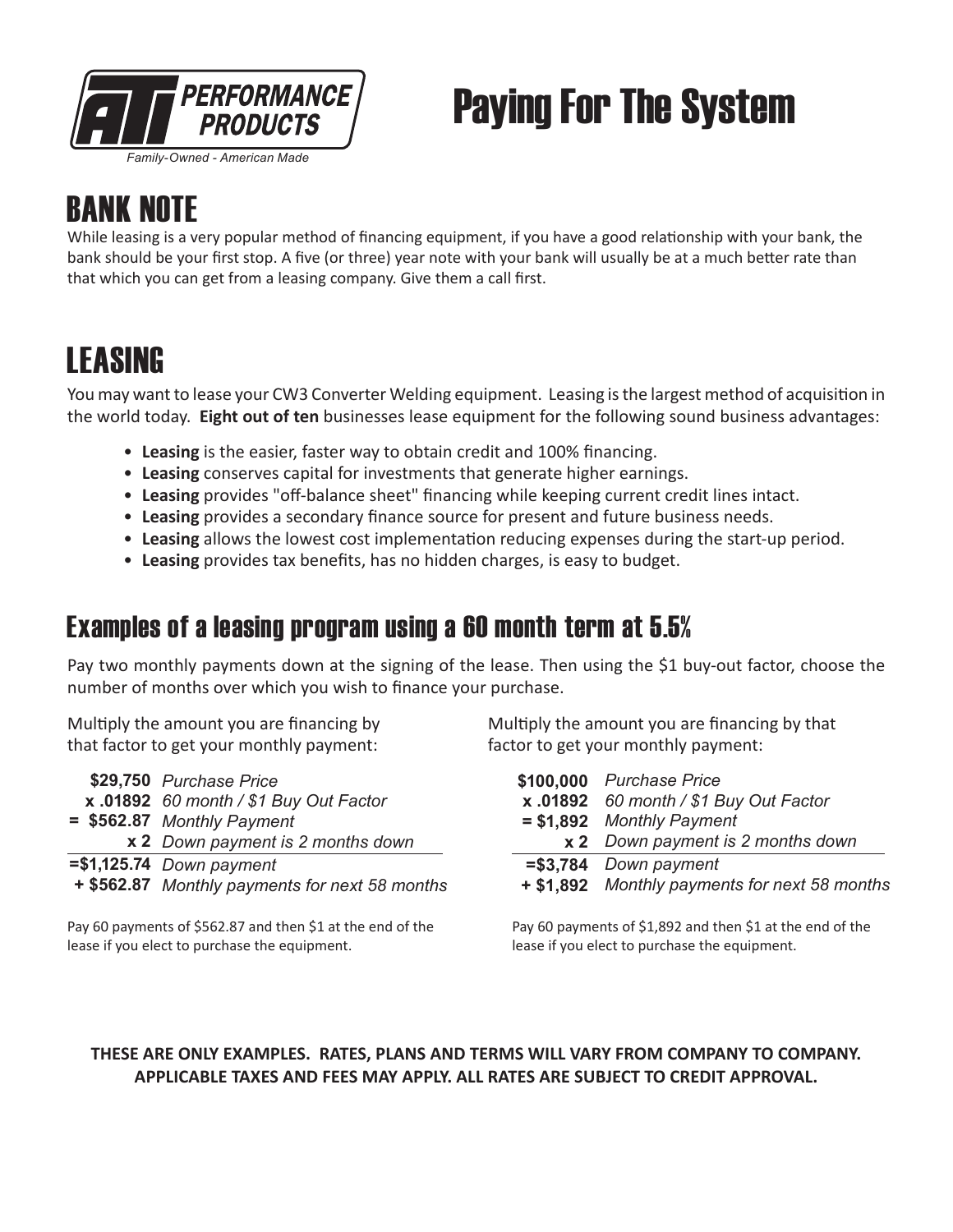

## Leasing Companies

The following companies have expressed interest in assisting with financing needs. Their names are provided for your convenience only.

#### **ACG Equipment, LLC**

9436 Hamilton Drive Mentor, OH 44060 866.807.8383 440.360.7275 440.360.7086 (fax) www.1acg.com

#### **Atlantic Capital**

6851 Oak Hall Lane Columbia, MD 21045 888.799.3330 888.799.3708 (fax) www.atlanticcapital.com

#### **Chesapeake Leasing**

22 W Padonia Road, Suite C-350 Timonium, MD 21093 443.588.4040 443.471.8095 (fax) www.chesleasing.com

#### **Direct Capital Corporation**

155 Commerce Way Portsmouth, NH 03801 866.777.0117 800.875.0312 (fax) www.directcapital.com

#### **FirstLease, Inc.**

1 Walnut Grove, Suite 300 Horsham, PA 19044 866.493.4778, ext. 291 215.283.9870 (fax) www.firstleaseonline.com

#### **GreatAmerica Leasing Corporation**

One GreatAmerica Plaza 625 First Street, SE Suite #800 Cedar Rapids, IA 52401 800.234.8787 800.488.6262 (fax) www.greatamerica.com

#### **Midcountry Equipment Finance**

7825 Washington Avenue, South, Suite 120 Bloomington, MN 55439 952.641.6151 952.241.3061 (fax) www.midcountrybank.com

#### **Pyramid Equipment Leasing Corporation**

10 South Franklin Turnpike Ramsey, NJ 07446 201.818.8800 201.818.0550 (fax) www.pyramidleasing.com

#### **Sandy Spring Bank**

17801 Georgia Avenue Olney, MD 20832 800.399.5919 301.483.6701 (fax) www.sandyspringbank.com

#### **Suncoast Equipment Finance**

3316 Wallace Avenue Tampa, FL 33611 877-724-5949 813.443.8259 (fax) www.sefinance.net

Also contact your local banking institution. Their lending rates are often competitive with leasing companies. Examples of possible leasing arrangements are shown on the other side of this sheet. They are examples, provided for informational use only. *Interest rates change daily.*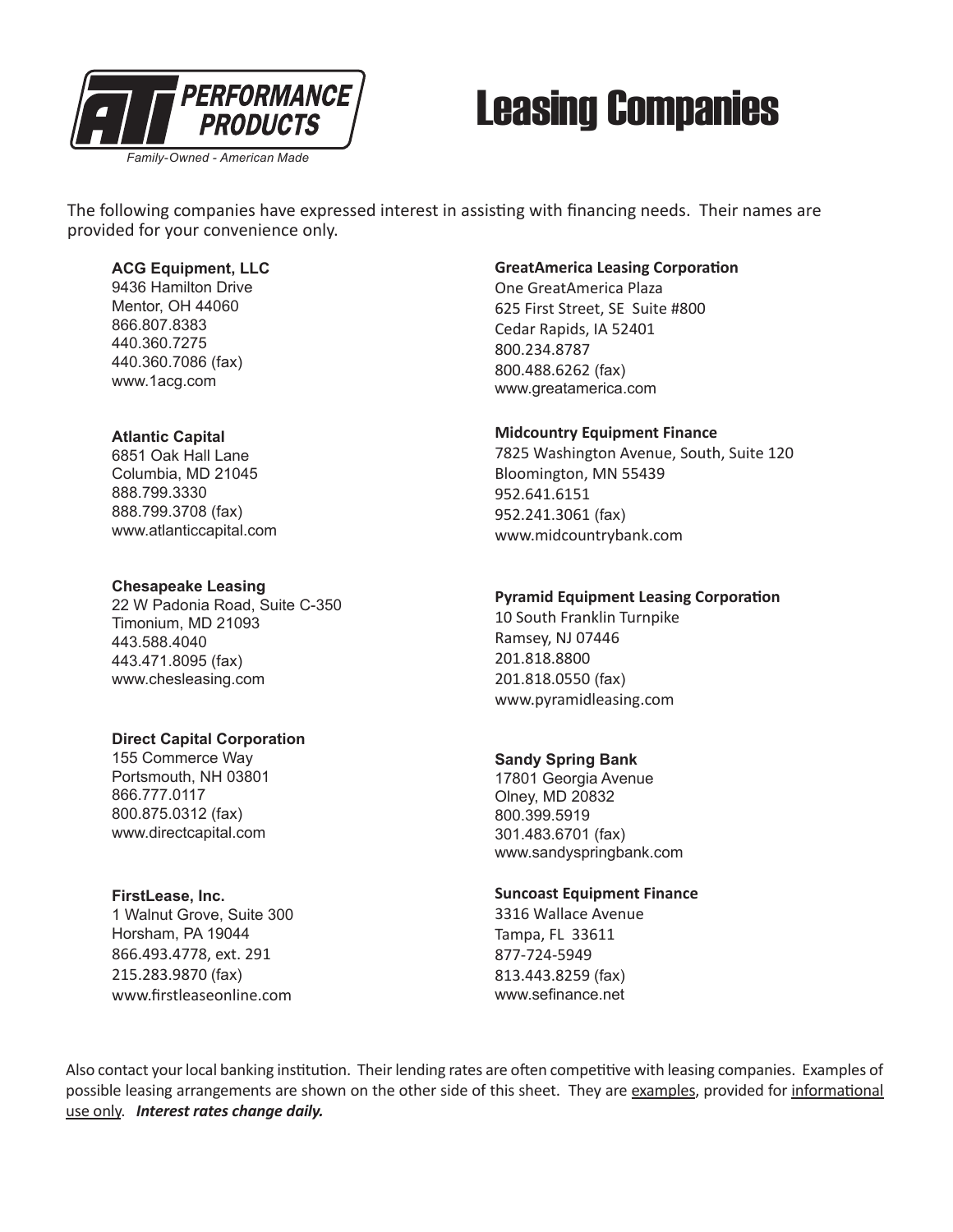

#### *Family-Owned - American Made*

# Tooling And Preparation Kits

#### GM 245mm Bushing Replacement #991003...\$3,596.54

#### Includes the following components:

|                  | 991340  6 Jaw 8" Adjust Thru Chuck               |
|------------------|--------------------------------------------------|
|                  | 991341  Pump Support Fixture w/2 bushing drivers |
|                  | 995570  (1.438/1.439) Plug Gauge                 |
|                  | 245mm Fwd Hub Bushing                            |
|                  | 991342  Lathe Adapter Shaft                      |
|                  | 991343  Roller Burnish Tool                      |
|                  | 991344 0001 Indicator                            |
| 991345  Mag Base |                                                  |
|                  | 991346  Starrett Mag Base                        |
|                  | 991704  Dial Test Indicator                      |
|                  |                                                  |

- ATI has the OEM bushings in all 3 sizes if your supplier cannot provide.
- Support fixtures and drivers allow for removal and correct depth installation of under size (bore in place) bushings.
- The 6 Jaw Chuck and indicator allow you to adjust the bowl to zero the hub OD.
- The tenth indicator allows you to accurately repeat cross slide position to bore the bushing to 1.4378 (.0002 under finish).
- The Roller Burnish Tool finish sizes to 1.4382 and gives you a mirror like surface on the bushing.
- Plug gauge verifies finish size Title 1.4380 go and 1.4390 no go as well as a test for bushings you are not going to replace.
- The 6 Jaw Chuck is supplied with custom soft jaws for the 245 and also can be used for many operations where accurate concentricity is required.

#### Balance Weight Removal & Installation #991004...\$2,495.00

Includes the following components

- 991290 ...............Angle Grinder
- 991291 ...............Abrasive Pad Adapter
- 991292 ...............120 Grit Discs (50 pieces)
- 991293 ...............Air Chisel
- 991294 ...............Chisel for part #991293 (Set of 2)
- 991297 ...............Miller Mig Welder
- Air chisel cuts off old weights.
- Air grinder cleans up surface after weight removal.

#### Converter Tooling - Measuring Indicating # 991005...\$3,363.07

| Includes the following components:         |
|--------------------------------------------|
| 991350 0-1 Starrett Micrometer             |
| 9913511-2 Starrett Micrometer              |
| 991352 2-3 Starrett Micrometer             |
|                                            |
| 99135412" Caliper                          |
|                                            |
| 991356Mag Bases Lathe Indicator (Set of 3) |
| 991357Standard Mag Bases (Set of 2)        |
| 9913440001 Indicator *                     |
| 991704 Dial Test Indicator *               |
| 991358Indicator Clamps (Set of 2)          |
| 991346Starrett Mag Base * Test indicator   |
| 995571 .625 Plug Gauge                     |
| 995570 (1.438/1.439) Plug Gauge*           |
| 245mm Fwd Hub Bushing                      |
| 991359 Assy Plate w/300 mm height gauge    |
| * Also on 245 FWD kit 1                    |

#### Cover & Clutch Preparation #991006...\$1,072.68

| Includes the following components: |                                              |
|------------------------------------|----------------------------------------------|
|                                    | 991240  3/8" Air Angle Gear Drill (Set of 2) |
|                                    | 991241  1/4" Air Die Grinder                 |
|                                    | 991242  Abrasive Flap Wheels (Set of 5)      |
|                                    | 991243  Wire Brush (Set of 5)                |
|                                    | 991244  1/4" Wire Brush (Set of 10)          |
|                                    | 991245  3/8" Wire Brush (Set of 10)          |
| 991246  3/8-16 Helicoil Set        |                                              |
|                                    | 991247  5/16-24 Helicoil Set                 |
|                                    | 991248  10 mm 1.5 Helicoil Set               |
| 991249  Knurling Tool              |                                              |
| 991250  3/8-24 Die                 |                                              |
| 991251  10 mm x 1.0 Die            |                                              |
| 991252  10 mm x 1.5 Tap            |                                              |
| 991253  3/8-16 Тар                 |                                              |
| 991254  5/16-24 Tap                |                                              |
| 991255  1/8-27 Тар                 |                                              |
| 991256  Tap Handle                 |                                              |
| 991257  Die Holder                 |                                              |
|                                    | 991258  Metric Tap & Die Set                 |

Tools for cover preparation include:

- Wire brushing inside of pilot
- Wire brushing to clean threaded mounting bolts
- Taps, dies, and Helicoils to check and/or repair studs and mounting holes
- Knurling Tool to resize pilots if necessary.
- Abrasive Flap Wheels make short work of removing old lining from clutches.

#### GM Stator #991007...\$2,269.00

Includes the following components ack Chuck

| 991261  8" 3 Jaw Plain Ba |  |
|---------------------------|--|
| 991262  1/2" Collet       |  |
| 991263  1/2" x 1/2" Mill  |  |

| 991260  Bench Top Mill |
|------------------------|

On many GM stators, the cap is swedged in place. The swedge must be milled off to remove cap for inspection.

#### Miscellaneous Items 991008...\$4,358.00

|                          | 991270 3/16" Handstamp 1-9                            |  |
|--------------------------|-------------------------------------------------------|--|
|                          | 991271 3/16" LTR Stamp (27 pcs/set)                   |  |
| 991272 Box Stapler (air) |                                                       |  |
| 991273 Staples (case)    |                                                       |  |
|                          | 991274 1" Wide Roll 240 Grit Paper                    |  |
|                          | 991275 1" Wide Roll 120 Grit Paper                    |  |
|                          | 967100 Miller Tig Welder                              |  |
|                          | 991277 Silicon Bronze Rod (10 lbs)                    |  |
| 991278 Welding Helmet    |                                                       |  |
|                          | 995150 Spare 3/8" Cut Open Head                       |  |
|                          | 995170 Spare 1/8" & 3/16" Cut Open Head               |  |
|                          | 991280 Silicon Grinding Wheels for carbide (Set of 2) |  |
|                          | 991281 Baldor Bench Grinder (1800 rpm)                |  |
|                          | 991282 Assorted Shim Stock (15 pcs.)                  |  |
|                          |                                                       |  |

*Note! All prices in this brochure are subject to change without notice!*